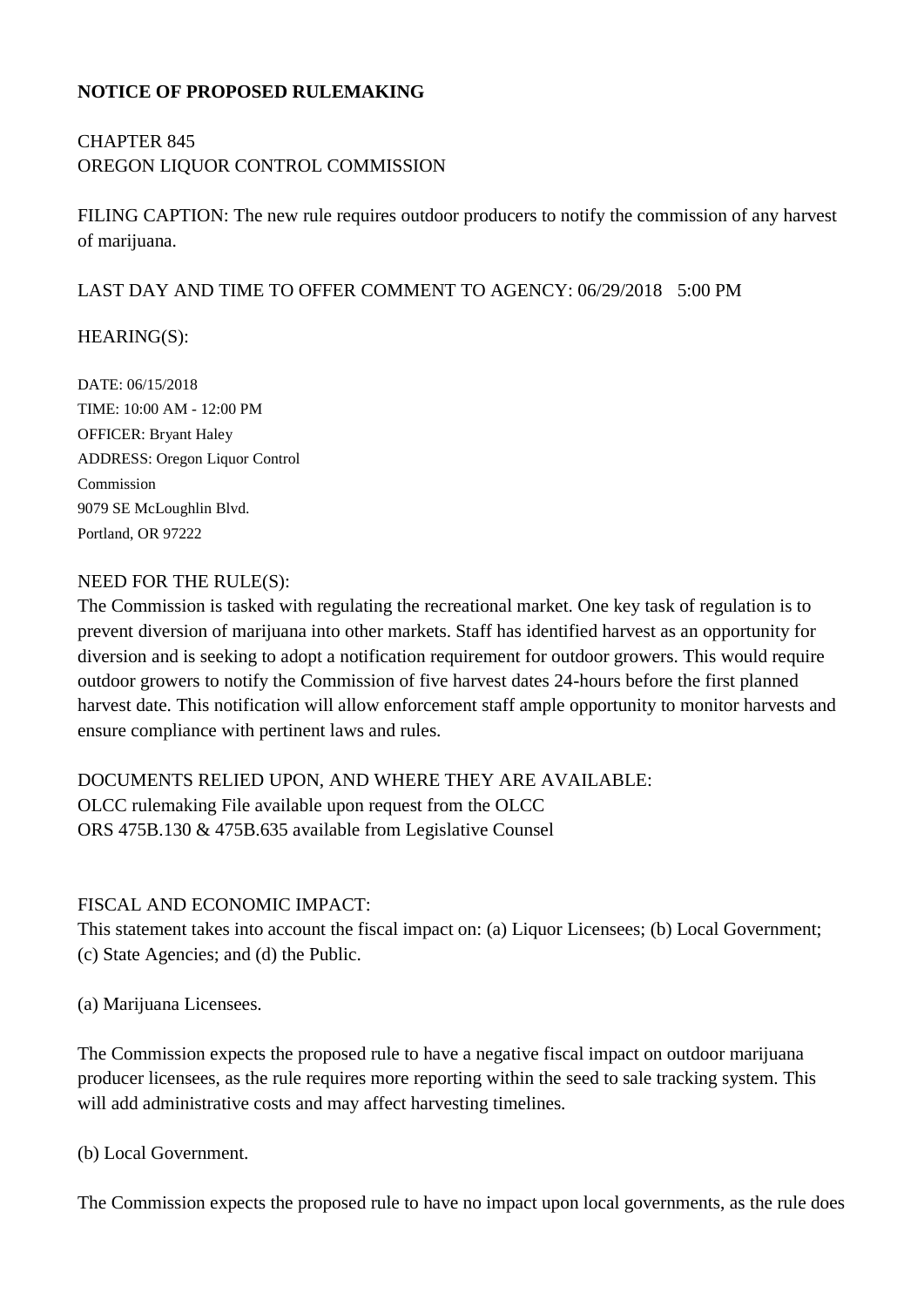not apply to them.

(c) State Agencies.

The Commission expects the proposed rule to have no fiscal impact on outside state agencies because these rules do not apply to outside state agencies. The Commission will be impacted by this rule, as the Commission will need to devote resources to inspect harvest notifications.

(d) The Public.

The Commission expects the proposed rule to have a positive fiscal impact on the public to the extent that the rule aims to decrease diversion to secondary markets. However, the Commission is aware of that any increase in compliance costs may result in increased prices to the consumer.

## COST OF COMPLIANCE:

(1) Identify any state agencies, units of local government, and members of the public likely to be economically affected by the rule(s). (2) Effect on Small Businesses: (a) Estimate the number and type of small businesses subject to the rule(s); (b) Describe the expected reporting, recordkeeping and administrative activities and cost required to comply with the rule(s); (c) Estimate the cost of professional services, equipment supplies, labor and increased administration required to comply with the rule(s).

(1) Identify any state agencies, units of local government, and members of the public likely to be economically affected by the rule(s). (2) Effect on Small Businesses: (a) Estimate the number and type of small businesses subject to the rule(s); (b) Describe the expected reporting, recordkeeping and administrative activities and cost required to comply with the rule(s); (c) Estimate the cost of professional services, equipment supplies, labor and increased administration required to comply with the rule $(s)$ .

1. Impact on state agencies, units of local government and the public (ORS 183.335(2)(b)(E)):

The Commission anticipates no new costs to comply with the proposed rule for outside state agencies, local government and the public. The Commission will be impacted by this rule, as the Commission will need to devote resources to inspect harvest notifications.

2. Cost of compliance effect on small business (ORS 183.336):

a. Estimate the number of small businesses and types of business and industries with small businesses subject to the rule:

As of May 25, 2018, the Commission has 362 outdoor marijuana producers . The Commission anticipates that outdoor marijuana licensees will face increased costs of compliance, as the rule requires more reporting within the seed to sale tracking system. The proposed rule will add administrative costs and may affect harvesting timelines.

b. Projected reporting, recordkeeping and other administrative activities required for compliance, including costs of professional services: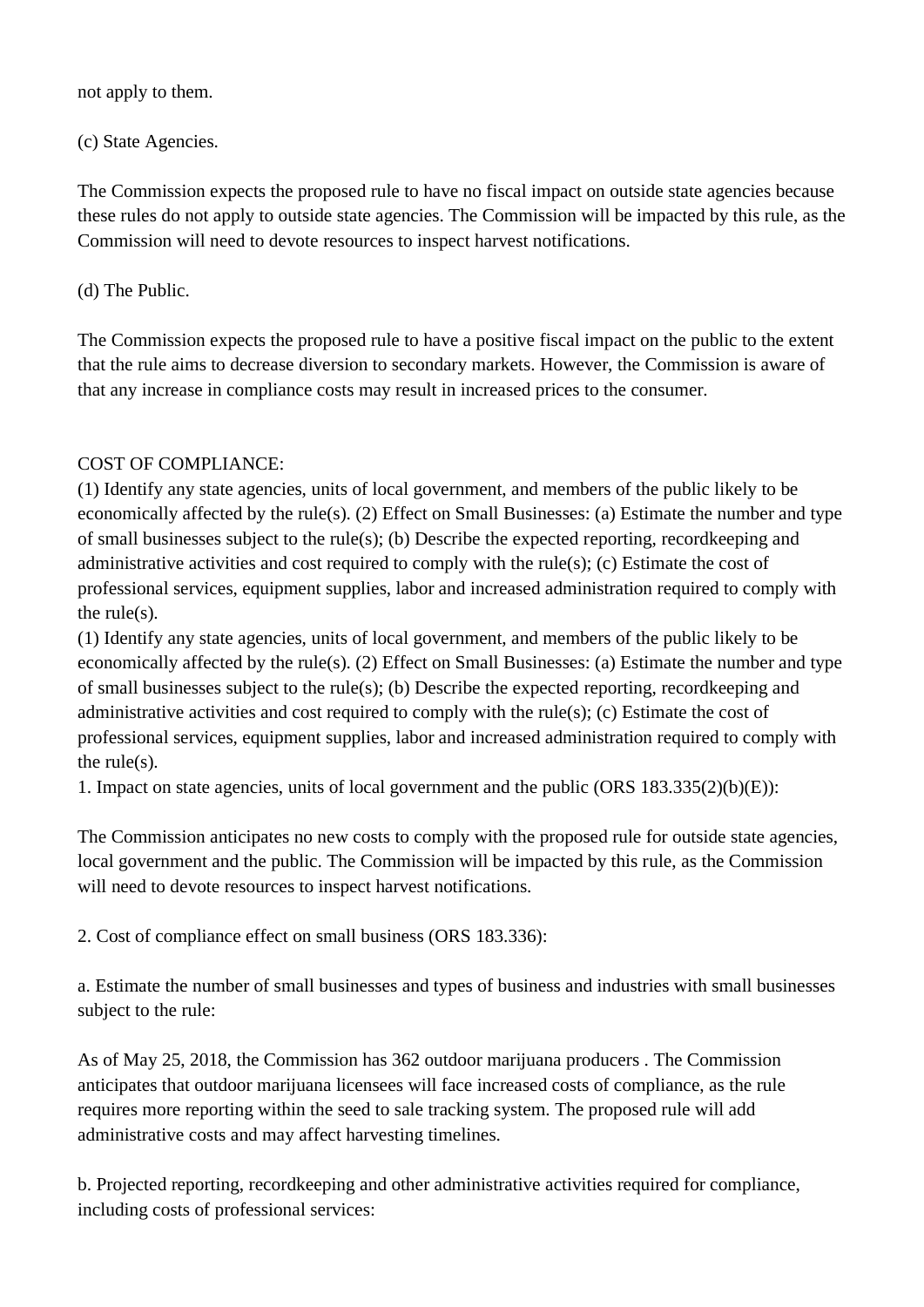The purpose of the rule is to more closely track harvesting of marijuana. The Commission is instituting this requirement to both learn more about marijuana harvesting and more closely track large harvests. This will require producers to notify the Commission in the seed to sale system prior to harvesting. The proposed rule will require producers to forecast their labor staffing, ripeness of the marijuana plants and submit the harvest notice to the Commission. Further, when the Commission does arrive to inspect a harvest, licensees will need to escort inspectors around the premise to complete an inspection.

c. Equipment, supplies, labor and increased administration required for compliance:

The purpose of the rule is to more closely track harvesting of marijuana. The Commission is instituting this requirement to both learn more about marijuana harvesting and more closely track large harvests. This will require producers to notify the Commission in the seed to sale system prior to harvesting. The proposed rule will require producers to forecast their labor staffing, ripeness of the marijuana plants and submit the harvest notice to the Commission. Further, when the Commission does arrive to inspect a harvest, licensees will need to escort inspectors around the premise to complete an inspection.

# DESCRIBE HOW SMALL BUSINESSES WERE INVOLVED IN THE DEVELOPMENT OF THESE RULE(S):

The Commission held an advisory committee on May 23rd with interested parties.

## WAS AN ADMINISTRATIVE RULE ADVISORY COMMITTEE CONSULTED? YES

CONTACT: Bryant Haley 503-872-5136 bryant.haley@oregon.gov 9079 SE McLoughlin Blvd. Portland,OR 97222

### ADOPT: 845-025-2090

RULE TITLE: The new rule requires outdoor producers to notify the commission of any harvest of marijuana.

RULE SUMMARY: The Commission is tasked with regulating the recreational market. One key task of regulation is to prevent diversion of marijuana into other markets. Staff has identified harvest as an opportunity for diversion and is seeking to adopt a notification requirement for outdoor growers. This would require outdoor growers to notify the Commission of five harvest dates 24-hours before the first planned harvest date. This notification will allow enforcement staff ample opportunity to monitor harvests and ensure compliance with pertinent laws and rules. RULE TEXT:

(1) Notice Requirement. A producer license must file a harvest notice before harvesting usable marijuana from any mature plant located in an outdoor canopy area.